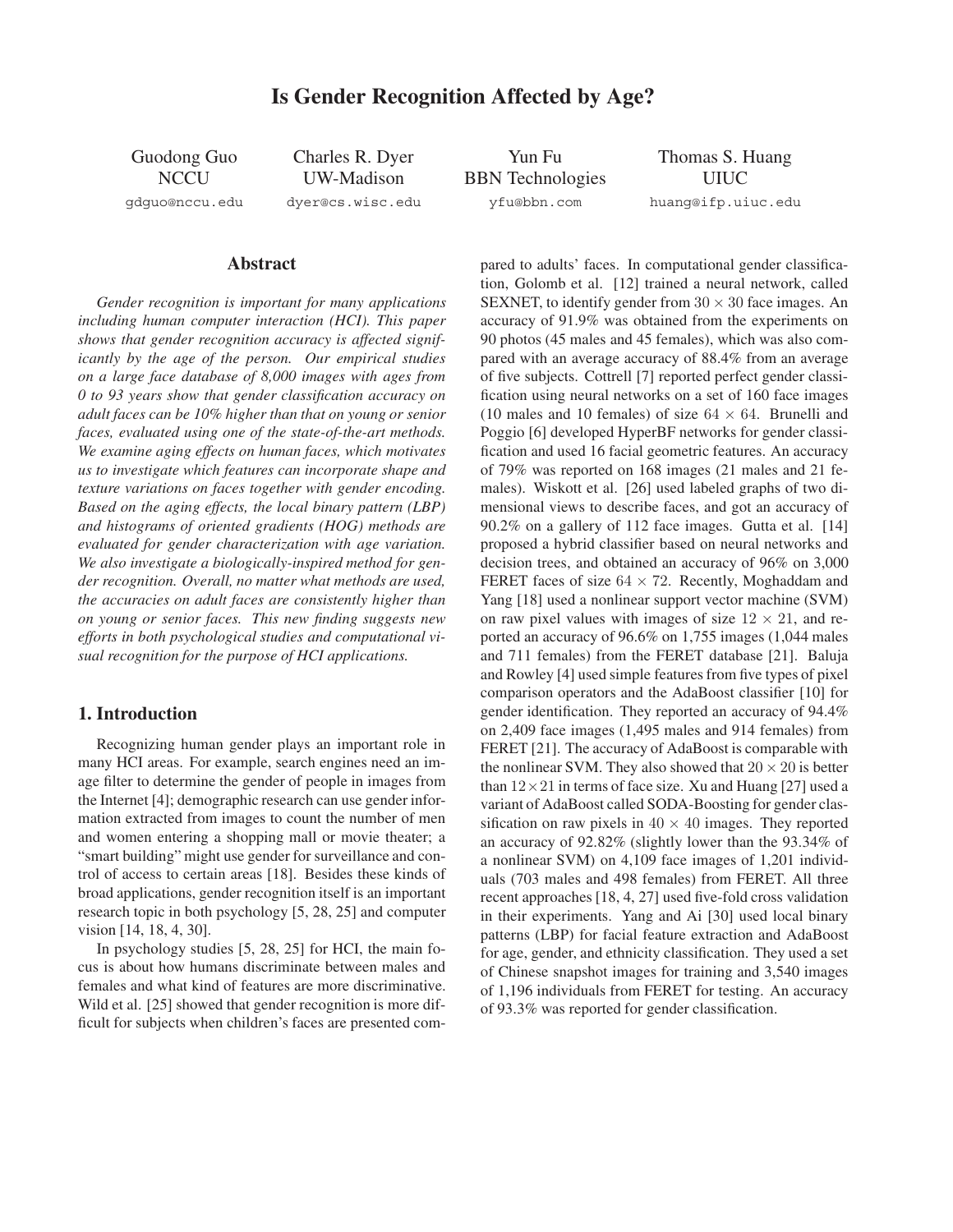Although the large family of existing work has demonstrated the potential for biometric systems to achieve high accuracy for gender recognition, there is no existing work that answers how performance changes when multiple facial attributes are involved. Specifically, an interesting question is how human age affects gender recognition, which is a common case in real-world scenarios and databases. Our research in this paper focuses on the computational aspect of gender recognition with large age variation. We found, by extensive experimental analysis, that the performance of computational gender recognition via face image analysis is affected significantly by human age. Recognition accuracy on adult faces is shown to be 10% higher than on young and senior faces. These results can suggest new efforts in both psychological studies and computational visual recognition.

In this paper we first introduce a large face database for gender with a large span of ages (0 to 93 years) in Section 2. Then we evaluate gender recognition performance based on one of the state-of-the-art methods in Section 3. An examination of the aging effects on human faces is described in Section 4, which inspires us to investigate visual features other than raw pixels. Two recent operators, LBP and HOG, are chosen in Section 5. A new set of biologically-inspired features is introduced to gender recognition in Section 6. New evaluation results are presented in Section 7. Finally, discussion and conclusions are given.

# **2. The YGA Database**

While there are a number of databases for face recognition, there has been no database designed specifically for evaluating gender recognition performance. Most previous research on gender recognition used part of the face recognition database, FERET [21], for experiments, and most faces from the FERET database are adult faces. Due to this limitation, there is no existing study investigating the effects of age on gender recognition performance.

In our research, the Yamaha Gender and Age (YGA) database, a recently-collected large face database, was used for our experiments. It contains 8,000 face images captured outdoors with half males and half females, in the age range from 0 to 93 years. The database has been used for human age estimation [11, 13, 29], but has never been used before for gender recognition. Here we used the YGA database for research on gender recognition influenced by age. Recognizing gender is also essential for age estimation where currently males and females are manually separated before estimating ages in [11, 13, 29]. A high performance gender recognizer should ideally do age estimation automatically to avoid manual separation. This is also one motivation for our research on gender recognition. The FGNET aging database [2] cannot be used here since it contains only a small span of ages.

Table 1. Gender recognition accuracies evaluated by the "Raw+SVM" approach [18] on the YGA database of 8,000 face images.

| Method  | All Ages | Young    | Adult     | Senior    |
|---------|----------|----------|-----------|-----------|
|         | $(0-93)$ | $(0-19)$ | $(20-60)$ | $(61-93)$ |
| Raw+SVM | 89.28%   | 84.38%   | 94.56%    | 85.32%    |

## **3. An Evaluation and New Finding**

Based on the overview of existing gender recognition methods in Section 1, the support vector machine (SVM) working on raw image pixels with small image sizes is still a state-of-the-art approach. We call it, used in [18], "Raw+SVM," and use it for evaluating gender recognition accuracy on the YGA database. The radial basis function (RBF) is used as the kernel for nonlinear SVM in all our experiments. Each face image is cropped and resized from  $60 \times 60$  to  $20 \times 20$  as the size of  $20 \times 20$  is better than  $12 \times 21$  as demonstrated in [4]. Since the database is large (8,000 images), we used two-fold cross validation to measure performance. A recognition accuracy of 89.28% was obtained in our experiments and listed in the first column of Table 1. This accuracy is significantly lower than many previously reported results, such as the 96.6% in [18] and 94.4% in [4].

Why is gender recognition accuracy so low (below 90%) on the YGA database? One reason may be that the database is much larger than most previous ones, especially those selected from the FERET database [21]. Another reason might be that we used two-fold cross validation while many previous approaches used five-fold cross validation where the number of training faces is larger than the testing faces. Even though these differences might contribute to the accuracy decrease to a small extent, we believe that there is something else that was ignored in previous research but is more important to explore.

Our conjecture is that gender recognition performance is affected by people's ages. In other words, the recognition accuracies might be different for people in different age groups. To verify this conjecture, we divided the 8,000 faces into three age groups: (1) "young" for ages from 0 to 19 years, containing 1,000 males and 1,000 females; (2) "adult" for ages  $20$  to  $60$ , with  $2,050$  males and  $2,050$  females; and (3) "senior" for ages 61 to 93, with 950 males and 950 females. In each age group, there are half males and half females. The number of males and females in each age group is shown in Table 2.

We performed gender recognition on faces in each age group separately using the same "Raw+SVM" approach with two-fold cross validation. The results show gender recognition accuracy of 94.56% for "adults," but 84.38% for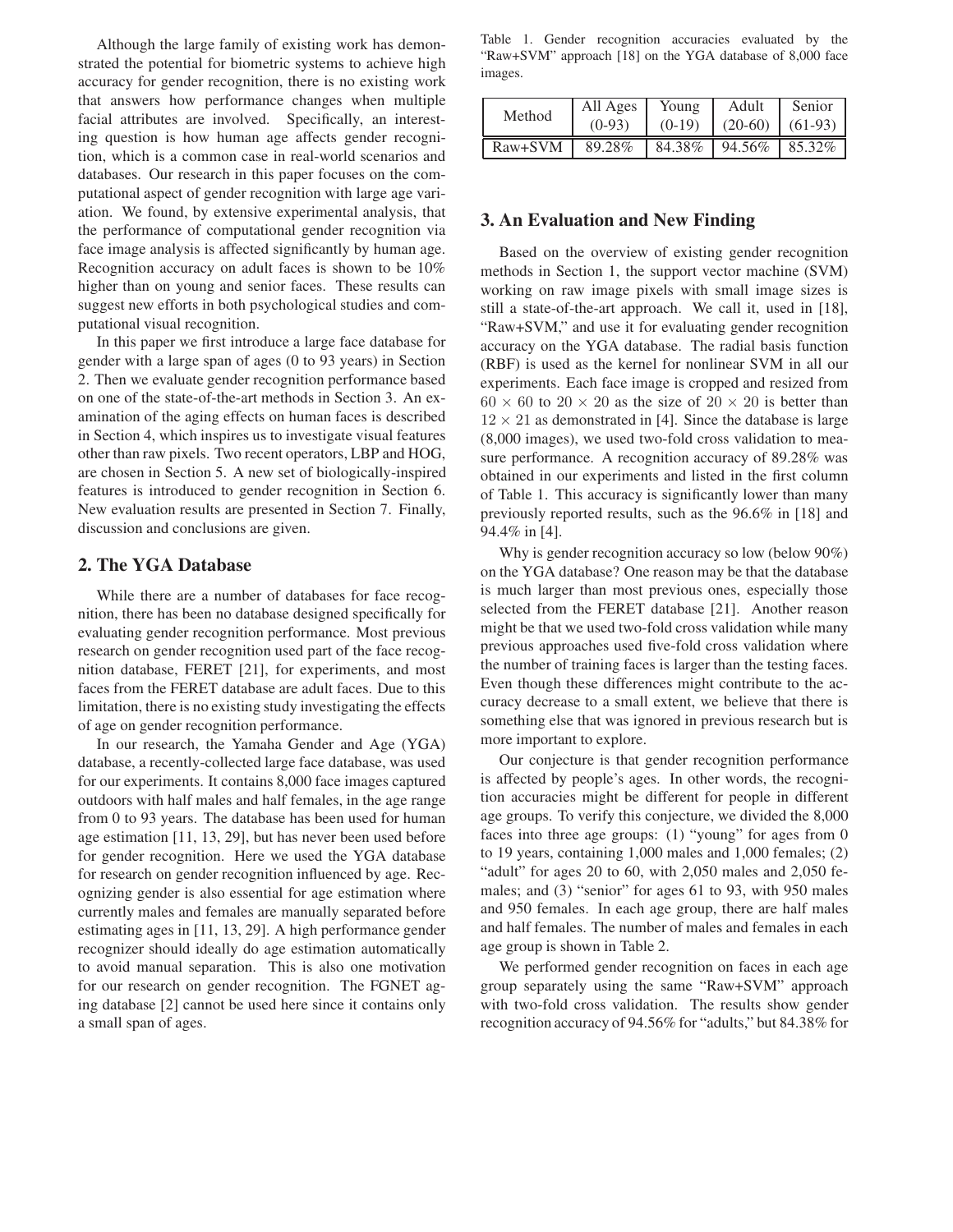|        | Young    | Adult     | Senior    | All Ages |
|--------|----------|-----------|-----------|----------|
|        | $(0-19)$ | $(20-60)$ | $(61-93)$ | $(0-93)$ |
| Male   | 1,000    | 2.050     | 950       | 4,000    |
| Female | 1,000    | 2,050     | 950       | 4,000    |
| Both   | 2,000    | 4,100     | 1.900     | 8,000    |

Table 2. Numbers of male and female faces in the three age groups of the YGA face database: young, adult, and senior.

"young" people, and 85.32% for "seniors." These results are also given in columns 2 to 4 in Table 1. Clearly, the recognition accuracies are very different for different age groups. It is about 10% difference between the "adult" and "young" or between the "adult" and "senior." This experiment demonstrates that our conjecture is correct. Gender recognition is influenced significantly by people's ages.

Gender recognition usually consists of two parts: image representation and classification. The SVM has been demonstrated to be an effective method for learning classifiers both theoretically and practically [24], while the simple pixel intensity-based representation, used in most existing work, might not be good enough for characterizing gender attributes on young and senior faces. Hence, we investigate other features and at the same time explore the reasons why raw pixels cannot work well for young and senior faces. We believe that a good understanding of the aging effects on faces could help us identify new features that can extract and encode gender characteristics across age variations more effectively.

## **4. Aging on Human Faces**

Human face aging is a slow and irreversible process. From infancy to adulthood, the greatest change is craniofacial growth – shape change. The eyes, nose, and mouth expand to fill a relatively greater area of the surface of the cranium; the relative area occupied by the forehead shrinks as the eyes move up into this area; and the chin tends to become larger and more protrusive [1]. From adulthood to old age, the most perceptible change is the skin texture change. The shape change continues, but less dramatically. The skin becomes darker, less flexible, rougher, and more leathery; lines, wrinkles, folds, pouches, and blemishes or discolorations gradually appear or become more pronounced; muscles and connective tissues change their elasticity; and fatty deposits and bone may be lost to produce pouches in the cheeks, bags under the eyes, and sagging under the chin [1]. Some young and senior faces are shown in Figure 1.

In short, shape changes are prominent on young faces, while facial texture changes are prevalent for senior people. Hence, features that are capable of characterizing facial shape or texture changes might be important for gender



Figure 1. Aging on human faces: Young and senior. Source images are from [1].

encoding over large age variations. Based on this consideration, we chose the local binary pattern (LBP) [3] and histograms of oriented gradients (HOG) [8] methods as new features for gender extraction from faces.

One the other hand, it might be interesting to explore how objects are recognized in the visual cortex. So we also investigate new features inspired by the biological visual systems for gender recognition in Section 6.

# **5. HOG and LBP**

LBP features were originally developed for texture analysis [20] and later showed high performance for face identity recognition [3] and demographic classification [30]. HOG features were initially developed for pedestrian detection [8] in which they characterized local object shape by measuring the distribution of local intensity gradients. Here we use the LBP and HOG features for gender characterization. The LBP operator might capture the texture variation on faces of old ages, while HOG features might describe facial shape variations, especially for young faces. Since the HOG and LBP features are simple to compute and have become popular in computer vision, we do not describe them here. Readers may refer to [20] and [8] for more details.

# **6. Biologically-Inspired Features**

It has been a long-term research goal to understand how objects are recognized in the visual cortex. Successful theories and algorithms from neuroscience and psychology will have great impact on the design of computational recogni-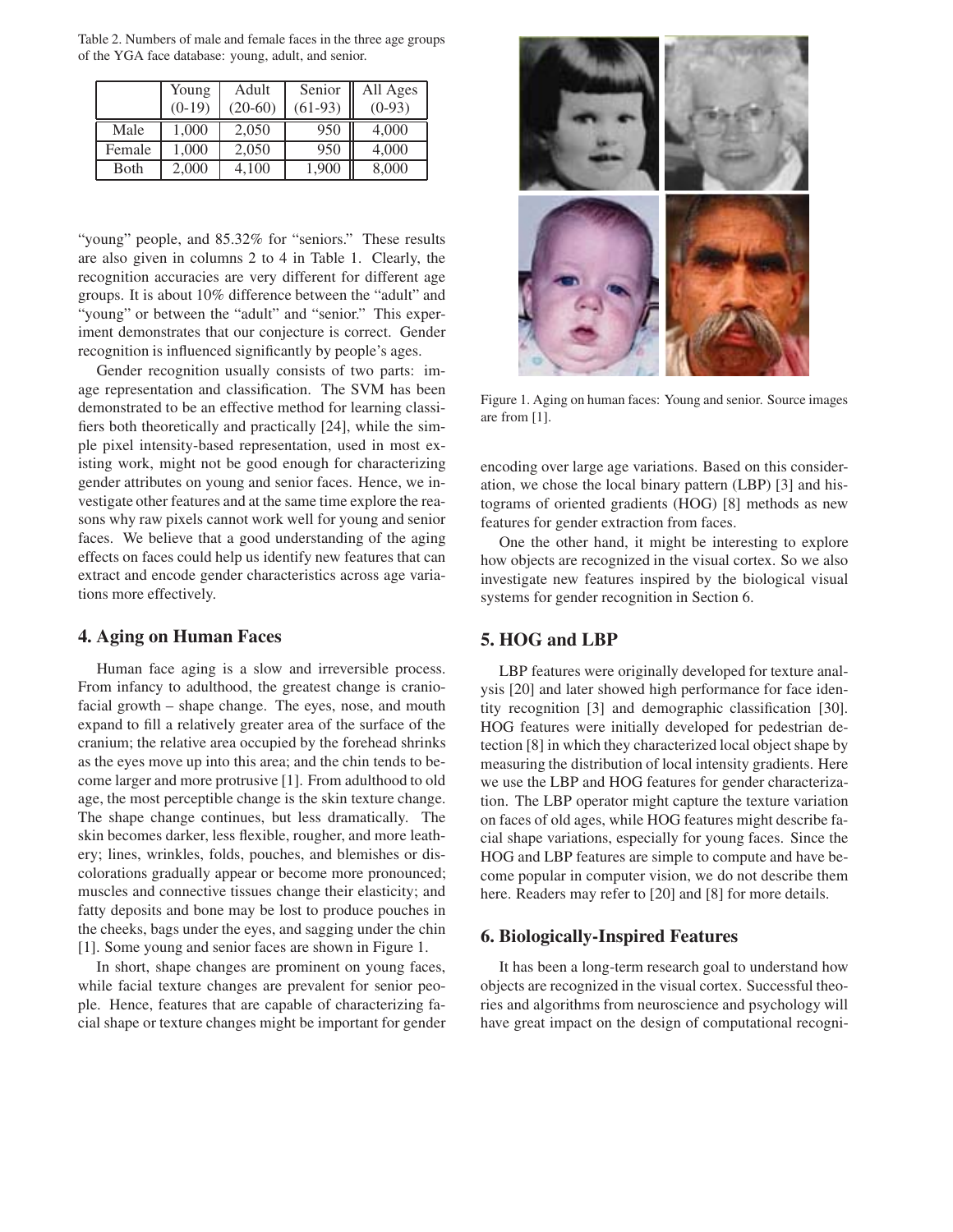tion algorithms. Here we introduce and investigate the bioinspired features (BIF) for gender recognition. Since these features are relatively new, we will describe the BIF and some of our modifications in details.

#### **6.1. Previous Models**

Riesenhuber and Poggio [22] proposed a new set of features derived from a feed-forward model of the primate visual object recognition pathway, called the "HMAX" model. The framework of the model contains alternating layers called simple (S) and complex (C) cell units creating increasing complexity as the layers progress from the primary visual cortex (V1) to inferior temporal cortex (IT). A notable property of the model is the "max" operation over the S units rather than "sum" in pooling inputs at the C layers. Specifically, the first layer of the model, called the S1 layer, is created by convolving an array of Gabor filters at four orientations and 16 scales, over the input image. Adjacent two scales of S1 units are then grouped together to form eight 'bands' of units for each orientation. The second layer, called the C1 layer, is then generated by taking the maximum values within a local spatial neighborhood and across the scales within a band. So the resulting C1 representation contains eight bands and four orientations. The advantage of taking the "max" operation within a small range of position and scale is to tolerate small shifts and changes in scale.

Serre et al. [23] extended the "HMAX" model of Riesenhuber and Poggio to include two higher level layers, called S2 and C2, for object recognition. In the S2 layer, template matching is performed to match the patches of C1 units with some pre-learned prototype patches that are extracted from natural images. This S2 layer gets intermediate features that are more selective and thus useful for discriminating between classes of objects. These S2 units are then convolved over an entire image and C2 units are assigned the maximum response value on S2. Mutch and Lowe [19] built on Serre et al.'s work for object category recognition and proposed some improvements such as sparsifying S2 inputs (selecting dominating orientations from the four), suppressing S1 and C1 outputs (reducing the number of output units), and selecting features that are highly weighted by the SVM. Meyers and Wolf [17] used biologically-inspired features for face recognition by concatenating the C1 units to form a so-called S2 facial features (S2FF) and used a relevant component analysis technique for feature dimension reduction.

#### **6.2. Our Model**

To the best of our knowledge, biologically-inspired features have not been investigated previously for gender recognition. To encode gender information from face images, our biologically-inspired approach has some difference from previous models.

First, we examine the issue of whether or not to use the S2 and C2 features (via pre-learned prototypes [23]) for the gender recognition problem. In object category recognition, e.g., cars, trees, and animals, the prototypes (approximately 1,000 in [23]) are learned and stored for S2 feature extraction via a template matching scheme. We found that using the prototypes for S2 and C2 features make gender recognition much worse, resulting in low accuracies, lower than all of the methods considered in this paper. So in our approach, only the C1 features are concatenated to create the final features for gender recognition.

Second, we examine how many bands and orientations are necessary for S1 feature extraction for the gender recognition problem. It might be better to determine by the data rather than using a predefined fixed number. In terms of the number of orientations, cells in visual cortex have much finer gradations of orientation than  $\frac{\pi}{4}$  [15]. But how many orientations are necessary for gender encoding? Unlike using a fixed four orientations as in [22] [23] [17] or fixed 12 orientations in [19], we take an exhuastive search from a range of orientations. Our purpose is to find how many orientations are necessary for gender encoding from face images. From the experiments on the large database, we found that using ten orientations performed best (see results later). In terms of the number of bands, all previous work [22] [23] [19] [17] used eight bands (i.e., 16 scales). Again, we want to find how many bands are necessary for gender encoding. From our experiments, we found that using six bands gave the best performance (see results later).

## **6.3. Illustration of the Bio-inspired Features**

The key idea of our biologically-inspired features using the S1 and C1 layers is shown in Figure 2. Only the first two bands and four orientations are shown for illustration. Given an input gray level face image, a pyramid of Gabor filters with various scales (up to 16) and orientations (up to 12) are first applied to the input image to obtain S1 units as in previous approaches [22] [23] [19] [17]. The S1 maps as shown in the "S1" column in Figure 2 have the same size as the input image. Then each scale band containing two adjacent scales uses a maximum pooling operation "max" at each orientation to derive the C1 units. The C1 maps as shown in the "C1" column in Figure 2 are much smaller than the input image and have different sizes for different bands [23]. Then the C1 maps are concatenated to form a feature vector as the representation of the face image. Note that we do not use the S2 and C2 units although the C2 features show superior performance in object category recognition [22] [23] [19]. The reason is that the C2 features give much worse performance in gender recognition. See later experiments for more details.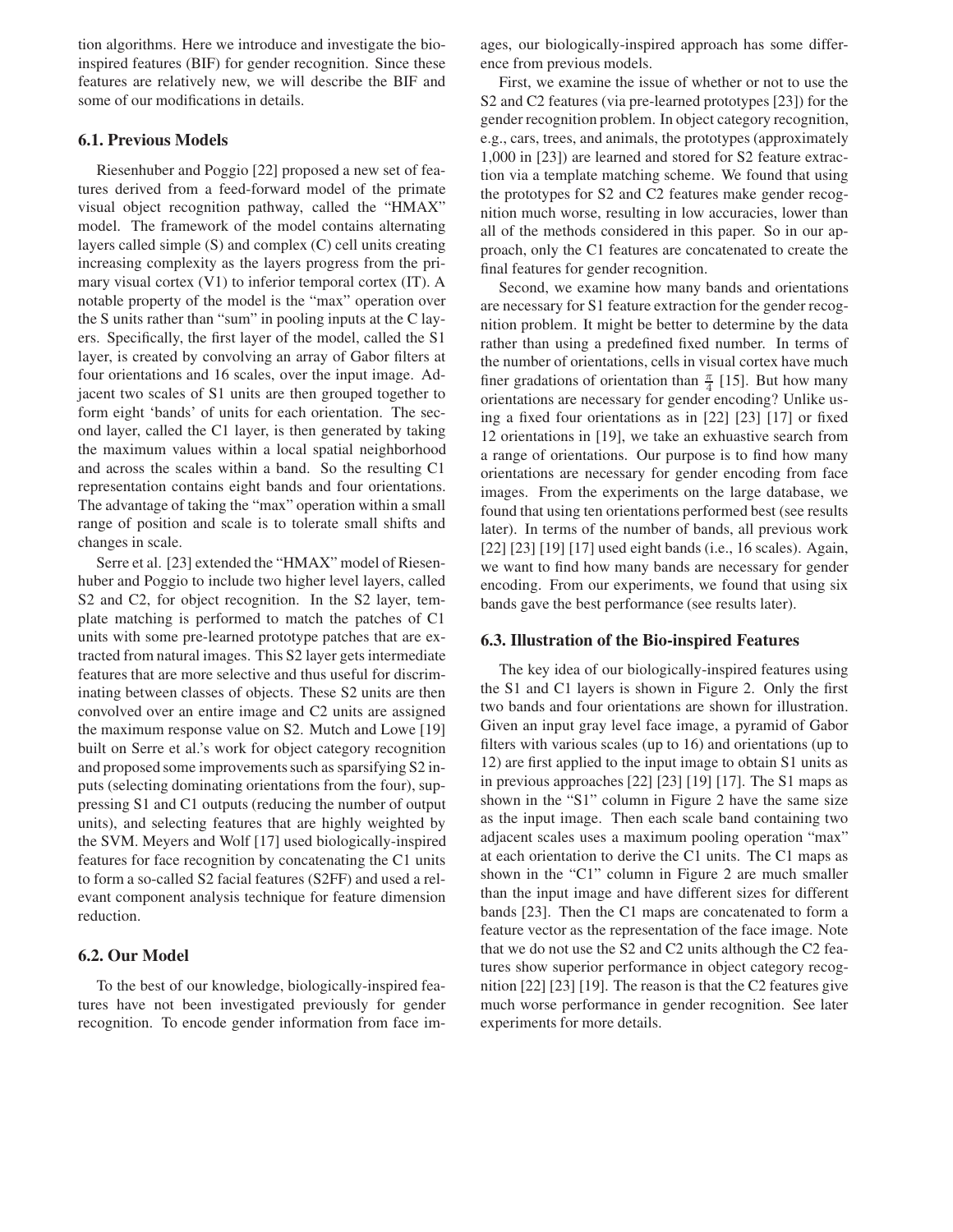

Figure 2. Visualization of the Bio-inspired features using two bands and four orientations.

# **7. New Evaluation Results**

The LBP, HOG, and BIF features are used for gender recognition experimentally. Remember that our goal is to further evaluate the influence of age on gender recognition using the three representations.

Both LBP and HOG features were extracted from each face image at various patch positions for the three age groups. Face images are of size  $60 \times 60$ , and the patch size is  $16 \times 16$  with an interval of eight pixels between neighboring patches. The HOG operator has eight directions as in [8], and the LBP operator uses the uniform pattern as in [3]. Since HOG features were initially used with a linear SVM for pedestrian detection [8], we also show gender classification results based on linear SVMs (labelled as L-SVM) in addition to nonlinear SVMs with the RBF kernel (denoted as N-SVM). The LBP operator can be applied to the whole face image (denoted as LBP(W)) or applied to small patches on the face (denoted as  $LBP(P)$ ). The patchbased LBP is much better than the whole face-based LBP in

gender recognition, as shown in Table 3. In each case, the parameters of the SVM are adjusted to optimal values on a tuning set (part of the training data).

#### **7.1. HOG Results**

When the HOG features are used with nonlinear SVMs, gender recognition accuracies were 86.44%, 94.03%, and 89.04%, for the young, adult, and senior groups, respectively, as shown in row 8 of Table 3. When compared with the "Raw+SVM" approach, the accuracies improved from 84.38% to 86.44% for the young faces, and improved from 85.32% to 89.04% for seniors, while the accuracy of 94.03% for adults is slightly lower than the 94.56% based on raw pixel representation. These results demonstrate that the HOG operator can characterize shape and improve recognition accuracies for young and senior faces. However, the two improved accuracies are still much lower than the 94.03% accuracy for adult faces. On the other hand, the results indicate that the "Raw+SVM" approach is still good for gender recognition on adult faces.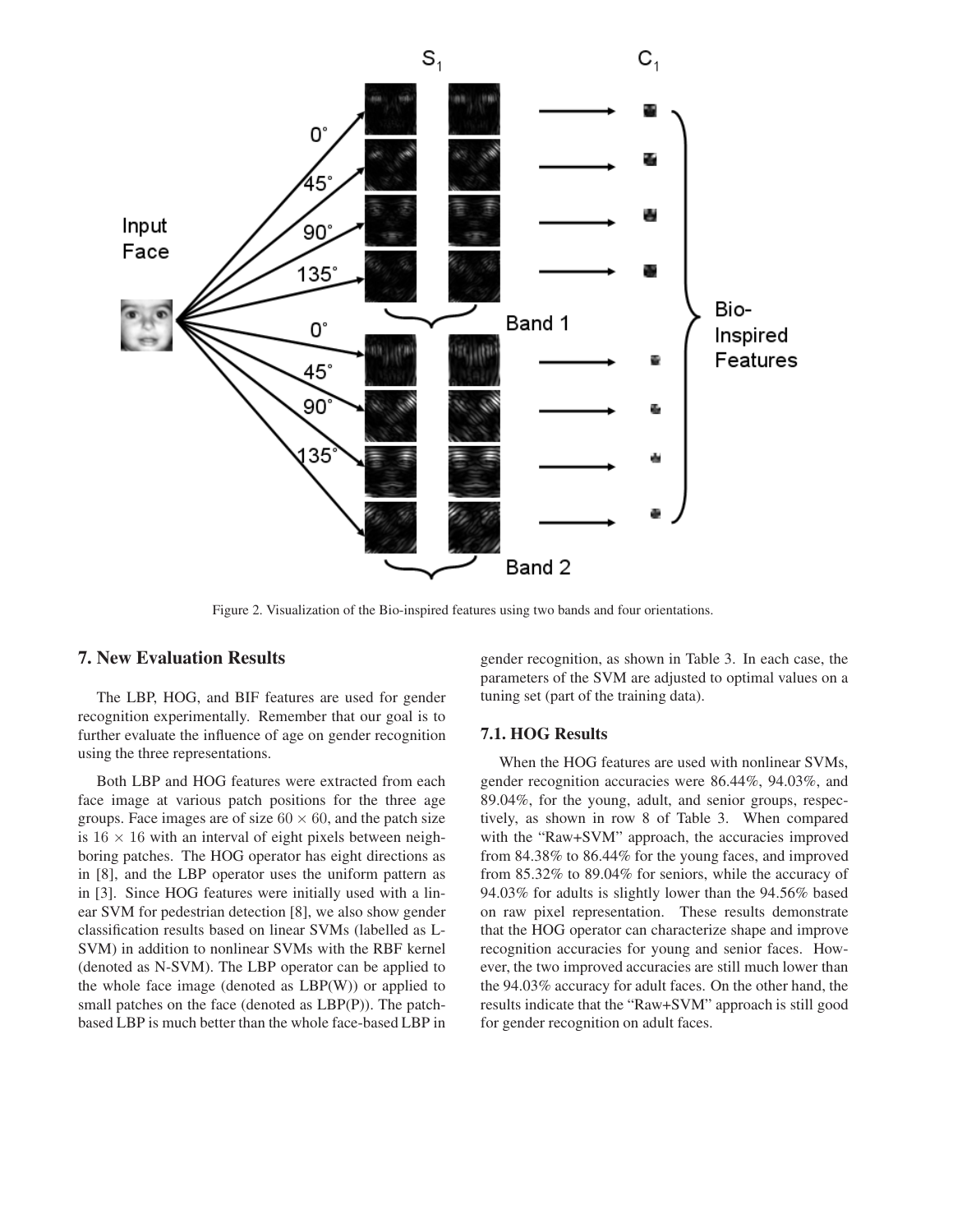| Methods          | Young     | Adult     | Senior    |
|------------------|-----------|-----------|-----------|
|                  | $(0-19)$  | $(20-60)$ | $(61-93)$ |
| $Raw + L-SVM$    | $78.59\%$ | 89.91%    | 81.17%    |
| $Raw + N-SVM$    | 84.38%    | 94.56%    | 85.32%    |
| $LBP(W) + L-SVM$ | 68.17%    | 72.33%    | 63.40%    |
| $LBP(W) + N-SVM$ | 69.65%    | 77.08%    | 68.40%    |
| $LBP(P) + L-SVM$ | 79.76%    | 92.65%    | 87.55%    |
| $LBP(P) + N-SVM$ | 81.93%    | 94.96%    | 90.64%    |
| $HOG + L-SVM$    | 75.83%    | 88.00%    | 77.13%    |
| $HOG + N-SVM$    | 86.44%    | 94.03%    | 89.04%    |
| $BIF + L-SVM$    | 83.01%    | 94.22%    | 91.81%    |
| $BIF + N-SVM$    | 87.13%    | 96.03%    | 92.34%    |
| Average(L-SVM)   | 80.52%    | 91.20%    | 84.42%    |
| Average(N-SVM)   | 84.97%    | 94.90%    | 89.34%    |

Table 3. Gender recognition with different representations: raw pixels, LBP, HOG, and BIF, using the linear SVM (L-SVM) or non-linear SVM (N-SVM) as classifiers.

We further explain the result as: (1) adult male and female faces have local shape differences that can be described by the HOG operator, and (2) shape changes in young faces and wrinkles in senior faces result in gradient variations that can be encoded by the HOG operator to some extent. However, the HOG performs much better for gender recognition on adult faces than on young and senior faces.

Also notice that linear SVMs performed much worse than kernel SVMs for each age group, as shown in rows 7 and 8 of Table 3.

## **7.2. LBP Results**

When LBP features were used with kernel SVMs, gender recognition accuracies were 81.93%, 94.96%, and 90.64% for the young, adult, and senior groups, respectively, as shown in row 6 of Table 3. Here "P" represents patch-based LBP. When compared with the "Raw+SVM" approach, LBP features improved gender recognition accuracy for seniors (from 85.32% to 90.64%), but this is still lower than the accuracy of 94.96% for adult faces. More interestingly, the accuracy reduced to 81.93% for young faces, which is even lower than the 84.38% accuracy of the "Raw+SVM" approach, and much lower than the 94.96% accuracy for adult faces. Again, gender recognition performance is very different for the three age groups using LBP features: high performance for adult faces, lower performance for senior faces, and very low performance for young faces. Possible reasons for this phenomenon are: (1) adult male and female faces have local texture differences that can be described well by the LBP operator, and (2) complex textures (e.g., wrinkles) on senior faces can also be described well by the LBP operator. For young faces, facial textures are not very

Table 4. Gender recognition using all ages.

| Methods          | All Ages<br>$(0-93)$ |  |
|------------------|----------------------|--|
| $Raw + L-SVM$    | 82.33%               |  |
| $Raw + N-SVM$    | 89.28%               |  |
| $LBP(P) + L-SVM$ | 83.37%               |  |
| $LBP(P) + N-SVM$ | 90.53%               |  |
| $HOG + L-SVM$    | 81.93%               |  |
| $HOG + N-SVM$    | 88.65%               |  |
| $BIF + L-SVM$    | 87.88%               |  |
| $BIF + N-SVM$    | 92.25%               |  |
| Average(L-SVM)   | 83.88%               |  |
| Average(N-SVM)   | 90.18%               |  |

rich and the main changes are facial shapes where the LBP operator does not work well.

It should be mentioned that linear SVMs with LBP features did not perform well for gender as shown in row 5 of Table 3. In addition, the LBP operator performed much worse when applied to whole faces, as shown in rows 3 and 4 of Table 3, no matter what classifier was used.

#### **7.3. BIF Results**

For the biologically-inspired features, we need to find the best structure and setting. To simplify the process, the gender recognition is performed over all ages first. A twofold cross validation was used as the test scheme. The same divisions of training and test data are used for all algorithms in the paper, either over all ages or at separate age groups.

First, we evaluated the C2 features with a nonlinear SVM for gender classification over all ages. The feature extraction process is almost the same as that in [23]. The only difference is the number of prototypes to represent the gender. Since we have 8,000 images for the two-class classification problem, a small number of prototypes cannot work well (not shown here). We let the algorithm randomly select 2,000 prototypes from the female faces for S2 and C2 feature calculations. An accuracy of 81.05% was obtained, as shown in the first column of Table 5. This result is much worse than the 89.28% using the raw pixel representation, the 88.65% accuracy of the HOG method, and the 90.53% of the LBP, shown in Table 4. We also randomly selected 2,000 prototypes from the male faces, and the result was 81.00% – almost the same. Finally, we also let the algorithm randomly select 4,000 prototypes from both males and females, and got an accuracy of 83.00% – still very low. From this experiment, we believe that C2 features do not work well for gender recognition. We notice that Meyers and Wolf [17] did not use C2 features in their face recognition problem, but they did not show any results when C2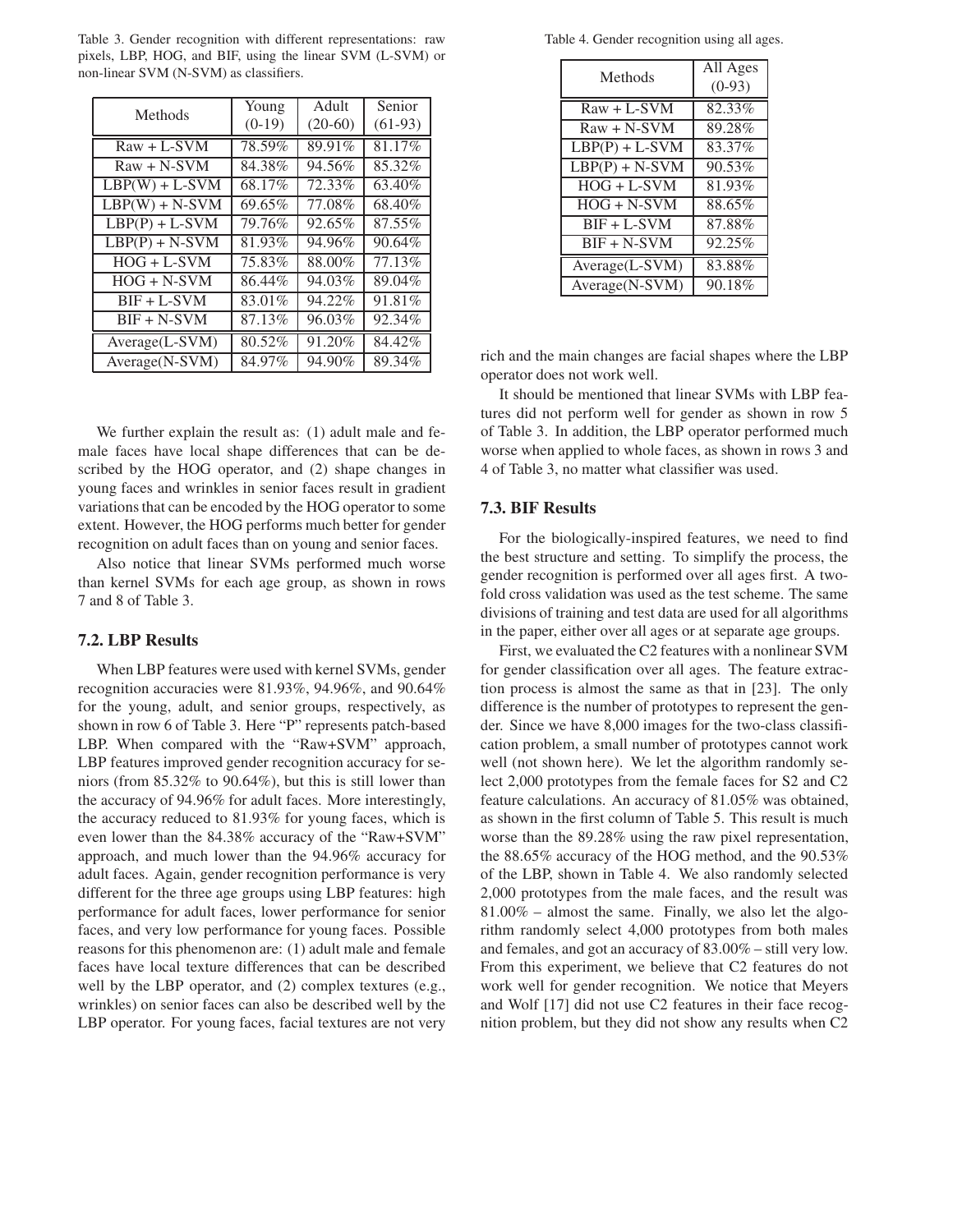Table 5. Gender recognition accuracies over all ages when the prelearned prototypes were used for S2 and C2 features. We took eight bands and four orientations and used the SVM for classification as in [23].

| Method       | # Prototypes |          |               |
|--------------|--------------|----------|---------------|
|              | $2,000$ (F)  | 2,000(M) | $4,000$ (Mix) |
| $C2 + N-SVM$ | 81.05%       | 81.00%   | 83.00%        |

Table 6. Gender recognition accuracies using the biologically inspired features, varying with the number of bands (Bds.) and orientations.

|                             | # Orientations |        |        |           |        |
|-----------------------------|----------------|--------|--------|-----------|--------|
| Bds.                        |                |        |        | 10        | 12     |
| $\mathcal{D}_{\mathcal{L}}$ | 88.90%         | 89.55% | 89.88% | 89.68%    | 89.90% |
|                             | $90.05\%$      | 91.17% | 91.65% | 91.60%    | 91.37% |
| 6                           | $90.70\%$      | 91.63% | 92.17% | $92.25\%$ | 92.15% |
| 8                           | $90.97\%$      | 91.67% | 90.45% | 90.83%    | 92.15% |

features were used for face recognition. Based on our experience, C2 features are not a good choice for face-based gender classification, although these features demonstrated super performance on object category recognition [23] [19].

Next, we used only C1 features [22] for gender recognition. In extracting the S1 features, we varied the number of bands and orientations for the Gabor filters. The bands were 2, 4, 6, 8, and the orientations were 4, 6, 8, 10, 12. All combinations of the bands and orientations were searched to determine which was best. Nonlinear SVMs were used for classification. The results are shown in Table 6. The best is 92.25% corresponding to six bands and ten orientations. More bands or orientations resulted in a decrease of the accuracies, while less number of bands or orientations are not sufficient for encoding gender features. Remember our purpose is to find how many bands and orientations are necessary for gender encoding in using the BIF. By comparing the four different representations, the highest accuracy that we obtained for gender recognition over all ages was 92.25%, as shown in Table 4, using the bio-inspired features with our changes.

Finally, we also measured gender recognition accuracies in the three age groups separately, using the BIF with six bands and ten orientations. As shown in Table 3, nonlinear SVMs gave better results than linear SVMs for each age group. The best results were 87.13%, 96.03%, and 92.34% for the young, adult, and senior people, respectively. The accuracies obtained from the bio-inspired features improve over the raw pixel based approach by 3.3%, 1.6%, and 8.2%, for young, adult, and senior, respectively. The accuracies were also higher than the HOG or LBP features either over all ages or for each age group. Although the accuracies improved by using the bio-inspired features, they are still significantly affected by age.

## **7.4. Average Results and Using All Ages**

We calculate the average gender recognition accuracies over the four representations (raw pixels, LBP, HOG, and BIF) in each age group using kernel SVMs as classifiers, excluding the whole face based LBP. The averages were 84.97%, 94.90%, and 89.34%, for young, adult, and senior, respectively. The average of gender recognition accuracy for adult is still about 10% higher than for young people. The LBP, HOG, and BIF encode the gender with local spatial processing, which are better than the raw pixel based approach, thus the gender recognition accuracies for senior are improved a lot. In average, however, there is still more than 5% difference between the adult and senior. The significant average differences explain the aging effect again.

Let us also look at the gender recognition accuracies over all ages when the four different representations are used. The training data in each age group are used altogether for the SVM learning, and all testing data are tested. It is still a two-fold cross validation test. The classification accuracies were 89.28%, 90.53%, 88.65%, and 92.25% for the raw pixels, LBP, HOG, and BIF features, respectively, as shown in Table 4. The BIF features are slightly better than the other three. The HOG operator gives lower accuracy than the other three, although it has good performance for young faces. Please note that the accuracies of the four different features over all ages are much lower than on adult faces alone. This indicates that it is difficult to get high accuracy for face-based gender recognition when all ages are processed altogether. Indirectly, this demonstrates that the aging process on faces truly affects gender recognition performance significantly.

# **8. Discussion**

The biologically-inspired features use the Gabor filters [9] in S1 layer, but the S1 filters are not limited to Gabor filters. For example, some motion filters are used for the S1 layer in action recognition [16]. The essence of the BIF is the hierarchical structure that contains layers from simple to complex. The "max" operation is important to generate the complex layers. Readers should not confuse the BIF with the Gabor filters, although they are related in the current implementation.

Psychological studies show that human recognition of gender is different for children's and adults' faces [25]. In their experiments, the stimuli consisted of 20 children's and 20 adults' face photos (a very small database). Our computational results on a large database support the observation in that psychological study [25]. Moreover, we showed